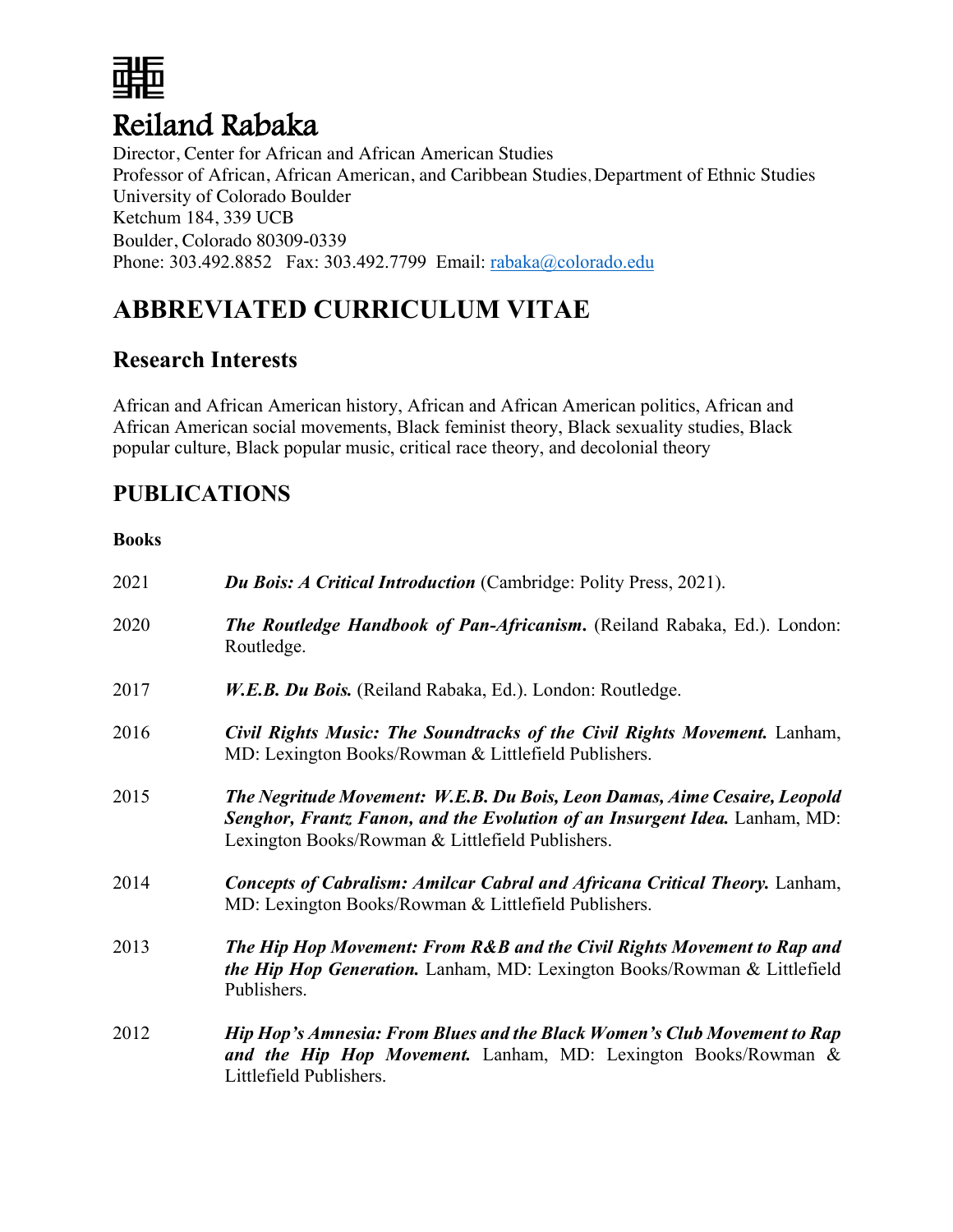| Rabaka | 蜅                                                                                                                                                                                                                 | Abbreviated CV <sup>2</sup> |
|--------|-------------------------------------------------------------------------------------------------------------------------------------------------------------------------------------------------------------------|-----------------------------|
| 2011   | Hip Hop's Inheritance: From the Harlem Renaissance to the Hip Hop Feminist<br>Movement. Lanham, MD: Lexington Books/Rowman &<br>Littlefield Publishers.                                                           |                             |
| 2011   | <b>Enduring Legacies: Ethnic Histories and Cultures of Colorado.</b> (Arturo Aldama,<br>Elisa Facio, Daryl Maeda, and Reiland Rabaka, Eds.). Boulder, CO: University<br>Press of Colorado.                        |                             |
| 2010   | <b>Against Epistemic Apartheid: W.E.B. Du Bois and the Disciplinary</b><br><b>Decadence of Sociology.</b> Lanham, MD: Lexington Books/Rowman &<br>Littlefield Publishers.                                         |                             |
| 2010   | <i>W.E.B. Du Bois: A Critical Reader</i> (Reiland Rabaka, Ed.). Farnham: Ashgate<br>Publishing.                                                                                                                   |                             |
| 2010   | <b>Forms of Fanonism: Frantz Fanon's Critical Theory and the Dialectics</b><br>of Decolonization. Lanham, MD: Lexington Books/Rowman & Littlefield<br>Publishers.                                                 |                             |
| 2009   | Africana Critical Theory: Reconstructing the Black Radical Tradition, from<br>W.E.B. Du Bois and C.L.R. James to Frantz Fanon and Amilcar Cabral.<br>Lanham, MD: Lexington Books/Rowman & Littlefield Publishers. |                             |
| 2008   | Du Bois's Dialectics: Black Radical Politics and the Reconstruction of Critical<br>Social Theory. Lanham, MD: Lexington Books/Rowman & Littlefield Publishers.                                                    |                             |
| 2007   | W.E.B. Du Bois and the Problems of the Twenty-First Century: An Essay on<br>Africana Critical Theory. Lanham, MD: Lexington Books/Rowman & Littlefield<br>Publishers.                                             |                             |

### **Book Chapters, Articles, and Essays**

- *forthcoming* "My Talented Tenth Must Be More Than Talented": W.E.B. Du Bois, the Death of the Talented Tenth, and the Birth of the Guiding Hundredth. In Randall Westbrook (Ed.), *W.E.B. Du Bois at 150: Reflections on His Life and Legacy.* Madison, NJ: Fairleigh Dickinson University Press.
- *forthcoming* "I Am Certainly Not A Conservative": W.E.B. Du Bois, Democratic Socialism, and Black Marxism. In Phillip L. Sinitiere (Ed.), *"Blessed are the Peacemakers for They Shall be Called Communists": W. E. B. Du Bois's Radical Late Life, 1935- 1963*. Jackson: University Press of Mississippi.
- *forthcoming* "The Du Bois-Washington Debate: The Talented Tenth, the Tuskegee Machine, and the Clash of Black Titans," in *The Oxford Handbook of W.E.B. Du Bois*, eds. Aldon Morris, et al. (Oxford: Oxford University Press)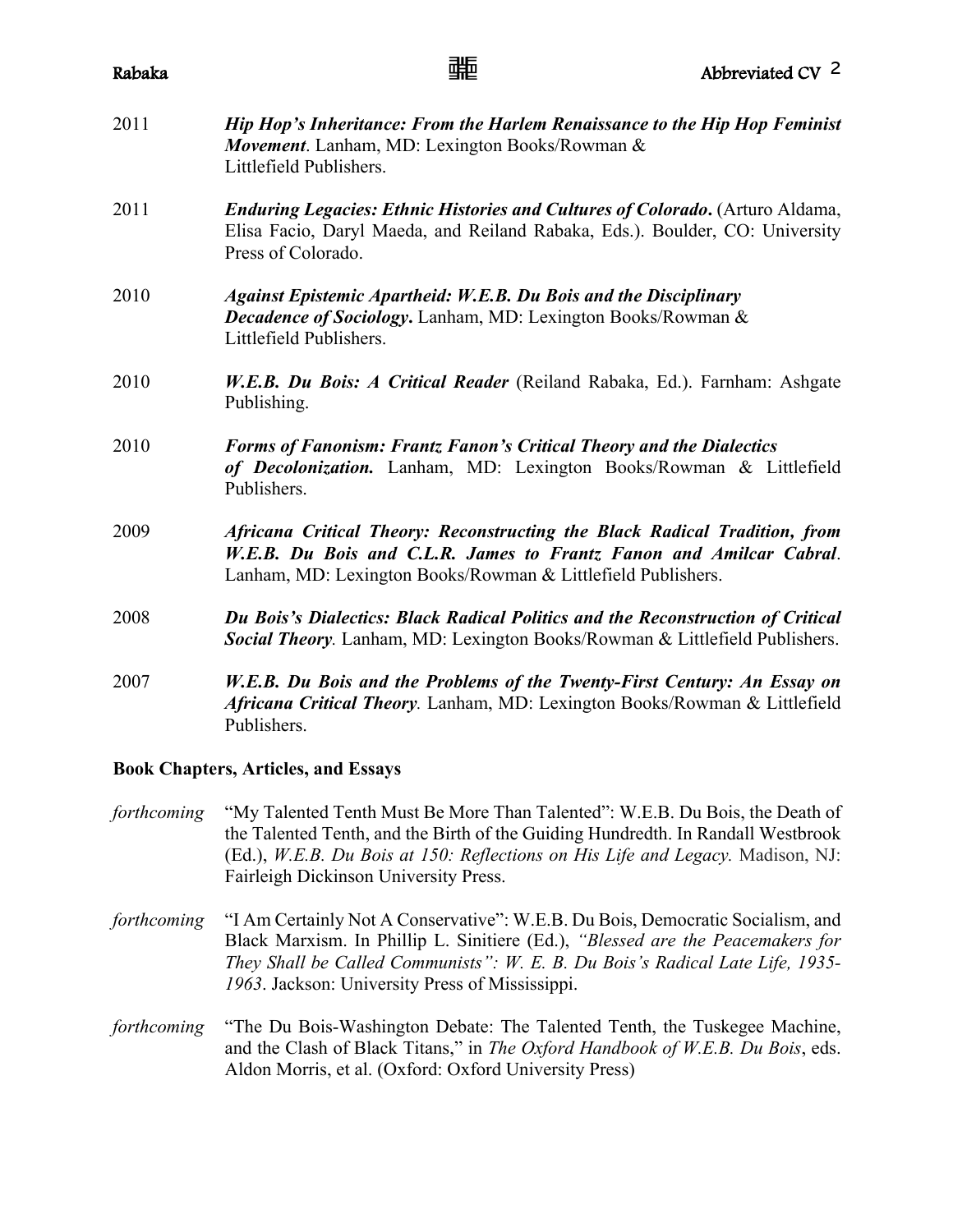- 2021 Hip Hop and Hyper-Masculinity: Where Blackness and Maleness Meet in Twenty-First Century America. In George A. Yancy (Ed.), *Black and Male: Critical Voices from Behind the Racial Veil*. Lanham: Lexington Books. 2021 "The Racialization of Information: W.E.B. Du Bois, Early Intersectionality, and Social Information." In Chris Meyns (Ed.)., *Information and the History of Philosophy* (pp. 301-323). London: Routledge. 2020 Amilcar Cabral: Critical Theorist of Revolutionary Decolonization. In Adekeye Adebajo (Ed.), *The Pan-African Pantheon: Prophets, Poets, and Philosophers* (pp. 381-390). Manchester: Manchester University Press. 2020 "W.E.B. DU BOIS E A INAUGURAÇÃO DE UMA SOCIOLOGIA INTERSECCIONAL ["W.E.B. Du Bois and the Inauguration of Intersectional Sociology," translated into Portuguese by Fernando Oliveira da Costa], *Revista da Associação Brasileira de Pesquisadores/as Negros/as* (ABPN) 12 (33), 586-622
- 2020 "Conceptual Coup d'état: W.E.B. Du Bois and the Inauguration of Intersectional Sociology." *Raisons politiques: Revue de théorie politique* 78 (2), 45-58.

< https://abpnrevista.org.br/index.php/site/article/view/1020 >

ISSN 2177-2770. Available at:

- 2020 "The Archaeology of Critical Race Theory: W.E.B. Du Bois and the Emergence of Critical Race Theory," in *Critical Race Theory in the Academy*, ed. Vernon L. Farmer (Charlotte, NC: Information Age Publishing), 19-42.
- 2020 "Introduction: On the Intellectual Elasticity and Political Plurality of Pan-Africanism," in *The Routledge Handbook of Pan-Africanism*, ed., Reiland Rabaka (London: Routledge, 2020), 1-32.
- 2020 "W.E.B. Du Bois: From Pioneering Pan-Negroism to Revolutionary Pan-Africanism," in *The Routledge Handbook of Pan-Africanism*, ed., Reiland Rabaka (London: Routledge, 2020), 187-215.
- 2020 "Amilcar Cabral, Cabralism, and Pan-Africanism: The Dialectic of Revolutionary Decolonization and Revolutionary Re-Africanization," in *The Routledge Handbook of Pan-Africanism*, ed., Reiland Rabaka (London: Routledge, 2020), 302-316.
- 2018 The Discourse on Double-Consciousness. In Erica R. Edwards, Roderick A. Ferguson, and Jeffrey O.G. Ogbar (Eds.), *Keywords for African American Studies* (pp. 75-78). New York: New York University Press.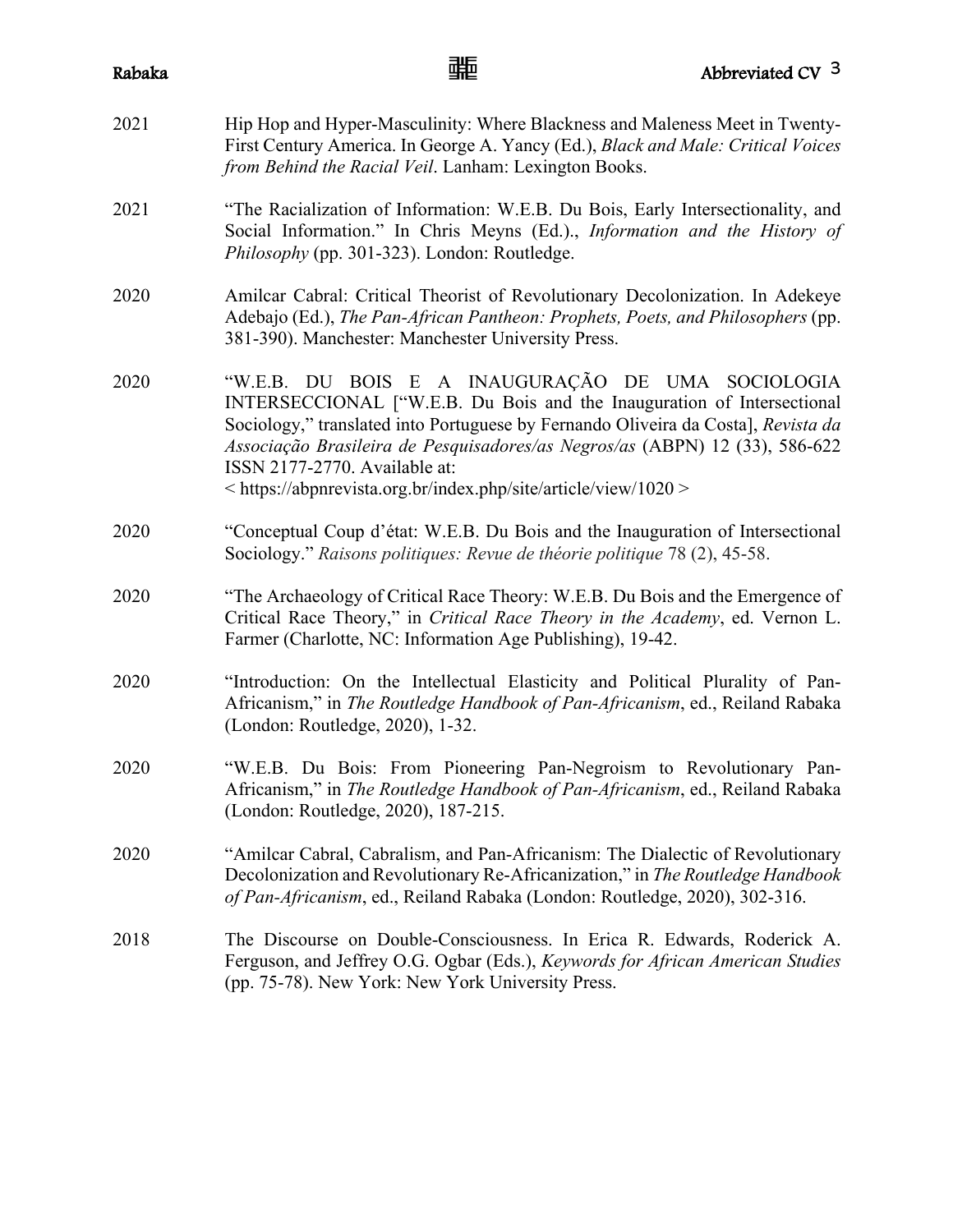| 2018 | Critical Theory of Epistemic Apartheid: W.E.B. Du Bois, American Sociology, and<br>the Evolution of Africana Critical Theory. In James L. Conyers (Ed.), Africana<br>Methodology: A Social Study of Research, Triangulation and Meta-Theory (pp. 1-<br>41). Newcastle, UK: Cambridge Scholars Publishing.          |
|------|--------------------------------------------------------------------------------------------------------------------------------------------------------------------------------------------------------------------------------------------------------------------------------------------------------------------|
| 2018 | W.E.B. Du Bois, the Death of the Talented Tenth, and the Birth of the Guiding<br>Hundredth: Black Conservatism, Black Radicalism, and Critical Social Theory. In<br>Monique Akassi (Ed.), W.E.B. Du Bois and the Africana Rhetoric of Dealienation<br>(pp. 186-220). Newcastle, UK: Cambridge Scholars Publishing. |
| 2017 | W.E.B. Du Bois's The Souls of Black Folk: Of the Veil and the Color-Line, Of<br>Double-Consciousness and Second-Sight. In Dominic Davies, Erica Lombard and<br>Benjamin Mountford (Eds.), Fighting Words: Fifteen Books That Shaped the<br>Postcolonial World (pp. 73-88). New York: Peter Lang.                   |
| 2017 | W.E.B. Du Bois. In Rob Stones (Ed.), Key Sociological Thinkers (pp. 103-116).<br>New York: Palgrave/Macmillan.                                                                                                                                                                                                     |
| 2017 | Contours of Cabralism: Amilcar Cabral's Contributions to the Africana Tradition<br>of Critical Theory. In Paul K. Saucier (Ed.), A Luta Continua: (Re)Introducing<br>Amilcar Cabral to a New Generation of Thinkers (pp. 1-48). Trenton, NJ: Africa<br>World Press.                                                |
| 2017 | The Voice of Invocation: On Molefi Asante and Afrocentricity. In James L.<br>Conyers (Ed.), Molefi Kete Asante: A Critical Reader (217-219). New York: Peter<br>Lang Publishing.                                                                                                                                   |
| 2016 | The Weapon of Critical Theory: Amilcar Cabral, Cabralism, and Africana Critical<br>Theory. In Amilcar Cabral, Resistance and Decolonization (Dan Wood, Ed. &<br>Trans.) (pp. 3-42). London: Rowman & Littlefield International.                                                                                    |
| 2016 | Foreword to Katherine Bankole-Medina's World To Come: The Baltimore<br>Uprising, Militant Racism, and History (pp.19-23). Washington, DC: Liberated<br><b>Scholars Association Press.</b>                                                                                                                          |
| 2016 | How Berry Gordy Revolutionized Rhythm & Blues. Cuepoint<br>https://medium.com/cuepoint/how-berry-gordy-revolutionized-rhythm-blues-<br>f179a3e3a2ad#.khz749rf1                                                                                                                                                     |
| 2014 | Du Bois In Our Time, In His Time, and In The Future: W.E.B. Du Bois as<br>Intellectual, Artist, and Activist. In Loretta Yarlow (Ed.), Du Bois In Our Time:<br><i>Exhibition &amp; Symposium</i> (pp. 41-54). Amherst: University of Massachusetts Press.                                                          |
| 2013 | The Weapon of Theory: Amilcar Cabral and Africana Critical Theory. In<br>Firoze Manji and Bill Fletcher (Eds.), Claim No Easy Victories: The                                                                                                                                                                       |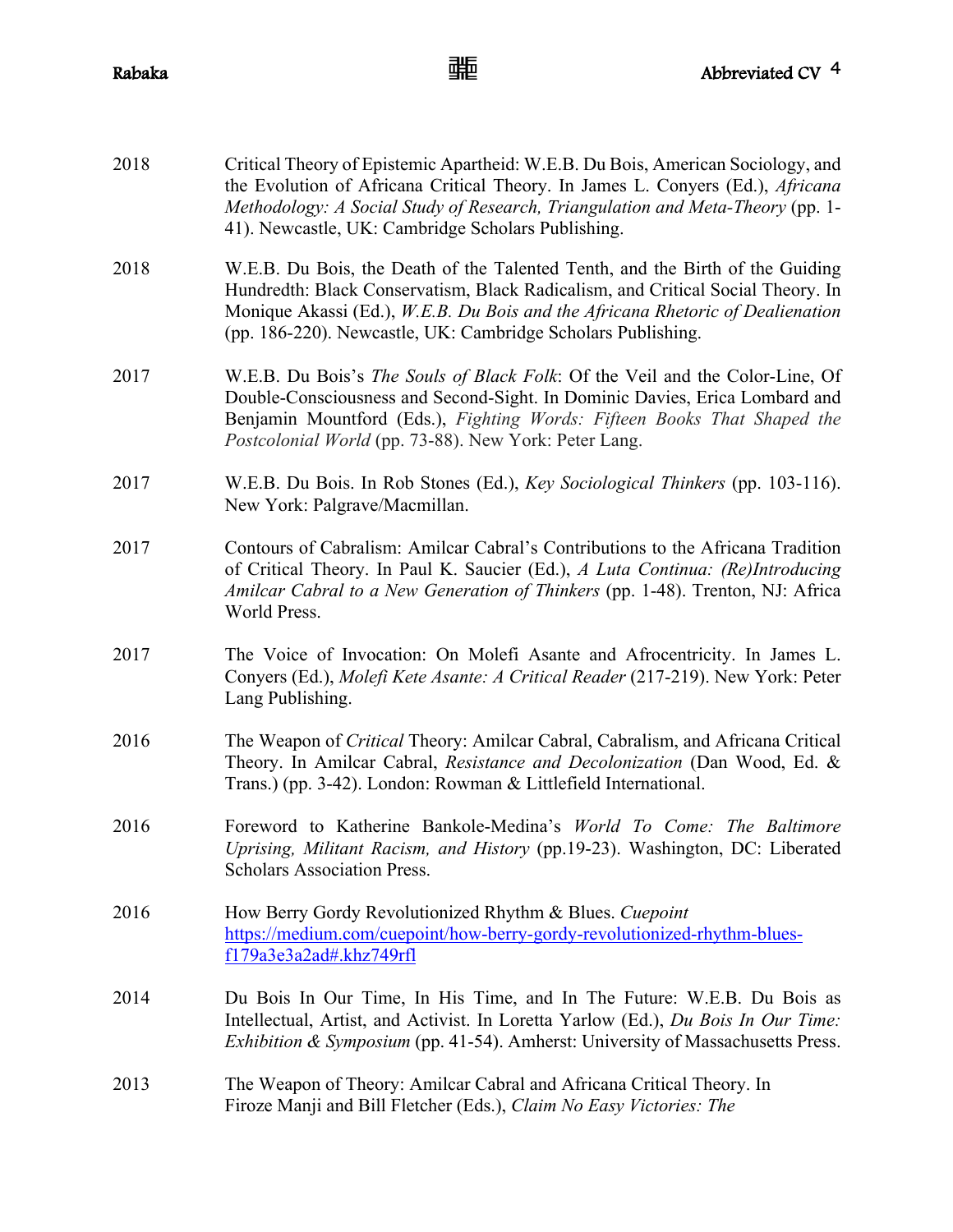*Legacy of Amilcar Cabral* (pp. 109-127). Dakar: CODESRIA/Daraja Press.

- 2013 W.E.B. Du Bois's Contributions to Critical Race Studies in Education: Sociology of Education, Classical Critical Race Theory, and Proto-Critical Pedagogy. In Marvin Lynn and Adrienne Dixson (Eds.), *The Handbook of Critical Race Theory in Education* (pp. 69-87). New York: Routledge.
- 2011 "Revolutionary Fanonism: On Frantz Fanon's Modification of Marxism and Decolonization of Democratic Socialism." *Socialism & Democracy* 25 (1), 126- 145.
- 2011 Toward a Critical Theory of the African American West. In Arturo Aldama, Elisa Facio, Daryl Maeda, and Reiland Rabaka (Eds.), *Enduring Legacies: Ethnic Histories and Cultures of Colorado* (pp. 379-403). Boulder, CO: University Press of Colorado.
- 2011 (with Arturo Aldama, Elisa Facio, and Daryl Maeda). Editors' Introduction: Where's the Color in the Colorado Borderlands? In Arturo Aldama, Elisa Facio, Daryl Maeda, and Reiland Rabaka (Eds.), *Enduring Legacies: Ethnic Histories and Cultures of Colorado* (pp. 1-23). Boulder, CO: University Press of Colorado.
- 2010 Introduction: On Du Bois's Epistemic Innovations and American Sociology's Intellectual Amnesia. In Reiland Rabaka (Ed.), *W.E.B. Du Bois: A Critical Reader* (pp. xiii-xlvii). New York: Routledge.
- 2010 W.E.B. Du Bois and "The Damnation of Women." In Reiland Rabaka (Ed.), *W.E.B. Du Bois: A Critical Reader* (pp. 177-193). New York: Routledge.
- 2010 W.E.B. Du Bois's Critique of White Supremacy and Contributions to Critical White Studies. In Reiland Rabaka (Ed.), *W.E.B. Du Bois: A Critical Reader* (pp. 285-309). New York: Routledge.
- 2009 On the Prophet of Problems: W.E.B. Du Bois, Philosophy of Religion, and Sociology of Religion — A Critical Review of Edward J. Blums's *W.E.B. Du Bois: American Prophet*. *Journal of Southern Religion* 11. http://jsr.fsu.edu/Volume11/Rabaka.htm
- 2009 W.E.B. Du Bois, Reparations, Radical Politics, and Critical Race Theory. *Africana Studies Annual Review: Racial Structure and Radical Politics in the African Diaspora* 3 (1), 81-112.
- 2009 Frederick Douglass's Fascination with Tousaint Le' Ouverture and the Haitian Revolution. In Julius E. Thompson, James L. Conyers and Nancy J. Dawson (Eds.), *The Frederick Douglass Encyclopedia* (pp. 106-109). Westport, CT: Greenwood.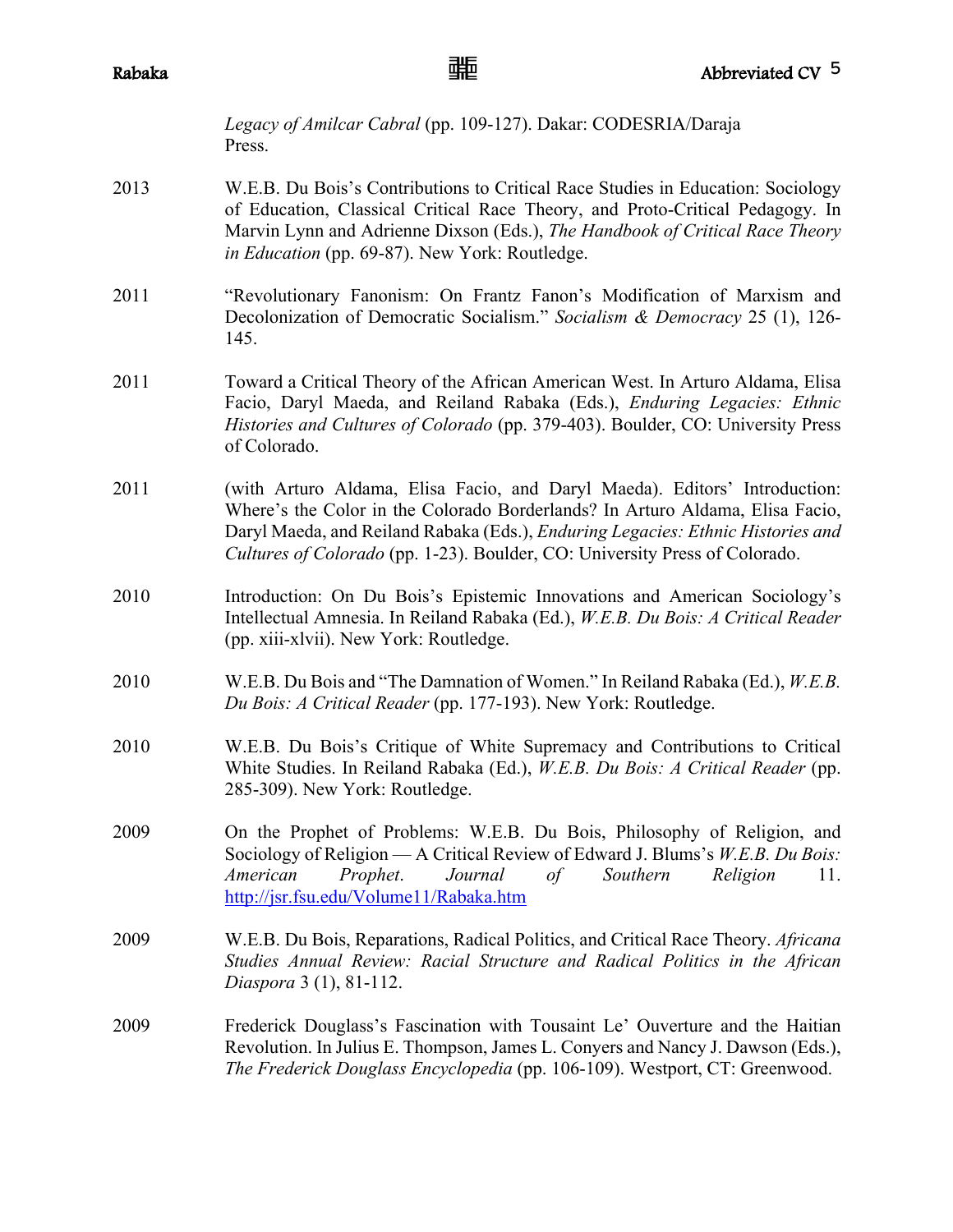| Rabaka | 蜅                                                                                                                                                                                                                                                                            | Abbreviated CV 6 |
|--------|------------------------------------------------------------------------------------------------------------------------------------------------------------------------------------------------------------------------------------------------------------------------------|------------------|
| 2009   | Teoria Crítica Africana. In Elisa L. Nascimento (Ed.), Afrocentricidade: Uma<br>abordagem epistemológica inovadora (pp. 129-146). São Paulo, Brazil: Selo Negro<br>Edições. [In Portuguese.]                                                                                 |                  |
| 2008   | Malcolm X's Contributions to Africana Critical Theory: Rethinking Black<br>Radicalism, Beyond Black Marxism. In James L. Conyers and Andrew P.<br>Smallwood (Eds.), The Malcolm X Critical Reader (pp. 281-298). Durham, NC:<br>Carolina Academic Press.                     |                  |
| 2007   | The Souls of White Folk: W.E.B. Du Bois's Critique of White Supremacy<br>and Contributions to Critical White Studies (Part II). Journal of African<br>American Studies 11 (1), 1-15.                                                                                         |                  |
| 2006   | The Souls of White Folk: W.E.B. Du Bois's Critique of White Supremacy and<br>Contributions to Critical White Studies (Part I). Ethnic Studies Review: Journal of<br>the National Association for Ethnic Studies 29 (2), 1-19 [Special Edition on<br>Critical White Studies]. |                  |
| 2006   | The Souls of Black Radical Folk: W.E.B. Du Bois, Critical Social Theory, and the<br>State of Africana Studies. Journal of Black Studies 36 (5), 732-763.                                                                                                                     |                  |
| 2006   | W.E.B. Du Bois's "The Comet" and Contributions to Critical Race<br>Theory: An Essay on Black Radical Politics and Anti-Racist Social Ethics.<br>Ethnic Studies Review: Journal of the National Association for Ethnic<br><i>Studies</i> 29 (1), 22-48.                       |                  |
| 2006   | Africana Critical Theory of Contemporary Society: Ruminations on Radical<br>Politics, Social Theory, and Africana Philosophy. In Molefi K. Asante and Maulana<br>Karenga (Eds.), The Handbook of Black Studies (pp. 130-152). Thousand Oaks,<br>CA: Sage.                    |                  |
| 2006   | Religion. In Anand Prahlad (Ed.), The Encyclopedia of African American Folklore<br>(pp. 1077-1084). Westport, CT: Greenwood.                                                                                                                                                 |                  |
| 2006   | The Preacher. In Anand Prahlad (Ed.), The Encyclopedia of African American<br>Folklore (pp. 1013-1016). Westport, CT: Greenwood.                                                                                                                                             |                  |
| 2006   | Jim Crow. In Anand Prahlad (Ed.), The Encyclopedia of African American Folklore<br>(pp. 701-704). Westport, CT: Greenwood.                                                                                                                                                   |                  |
| 2006   | Segregation. In Anand Prahlad (Ed.), The Encyclopedia of African American<br>Folklore (pp. 1155-1160). Westport, CT: Greenwood.                                                                                                                                              |                  |
| 2006   | The Klu Klux Klan. In Anand Prahlad (Ed.), The Encyclopedia of African American<br>Folklore (pp. 749-753). Westport, CT: Greenwood.                                                                                                                                          |                  |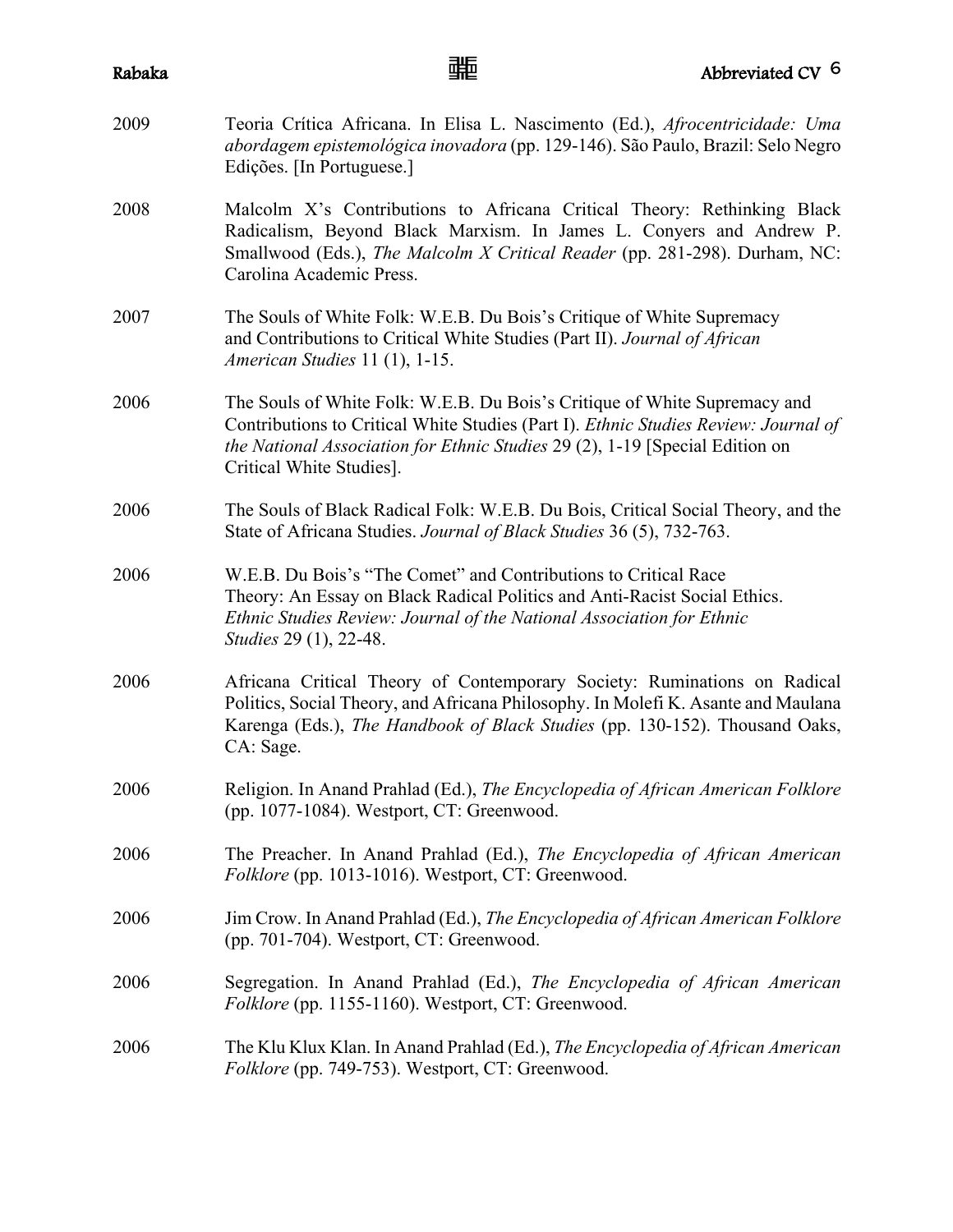| Rabaka | 啪                                                                                                                                                                                                                                                                                                                                | Abbreviated CV <sup>7</sup> |
|--------|----------------------------------------------------------------------------------------------------------------------------------------------------------------------------------------------------------------------------------------------------------------------------------------------------------------------------------|-----------------------------|
| 2006   | Reparations. In Anand Prahlad (Ed.), The Encyclopedia of African American<br>Folklore (pp. 1088-1091). Westport, CT: Greenwood.                                                                                                                                                                                                  |                             |
| 2006   | Repatriation. In Anand Prahlad (Ed.), The Encyclopedia of African American<br>Folklore (pp. 1091-1093). Westport, CT: Greenwood.                                                                                                                                                                                                 |                             |
| 2005   | W.E.B. Du Bois and Decolonization: Pan-Africanism, Postcolonialism, and<br>Radical Politics. In James L. Conyers (Ed.), Reevaluating the Pan-Africanism of<br>W.E.B. Du Bois and Marcus Garvey: Escapist Fantasy or Relevant Reality (pp.<br>123-154). Lewistown, NY: Mellen Press.                                              |                             |
| 2005   | W.E.B. Du Bois's Theory of the Talented Tenth. In Molefi K. Asante and Ama<br>Mazama (Eds.), The Encyclopedia of Black Studies (pp. 443-445). Thousand Oaks,<br>CA: Sage.                                                                                                                                                        |                             |
| 2005   | Booker T. Washington's Philosophy of Accommodationism. In Molefi K. Asante<br>and Ama Mazama (Eds.), The Encyclopedia of Black Studies (pp. 1-3). Thousand<br>Oaks, CA: Sage.                                                                                                                                                    |                             |
| 2005   | African Worldview. In Molefi K. Asante and Ama Mazama (Eds.), The<br><i>Encyclopedia of Black Studies</i> (pp. 56-57). Thousand Oaks, CA: Sage.                                                                                                                                                                                  |                             |
| 2005   | Afrocentricity: Critiques and Correctives. In Molefi K. Asante and Ama Mazama<br>(Eds.), <i>The Encyclopedia of Black Studies</i> (pp. 72-74). Thousand Oaks, CA: Sage.                                                                                                                                                          |                             |
| 2005   | The Afrocentric Idea: A Critical Review. In Molefi K. Asante and Ama Mazama<br>(Eds.), The Encyclopedia of Black Studies (pp. 65-67). Thousand Oaks, CA: Sage.                                                                                                                                                                   |                             |
| 2004   | The Souls of Black Female Folk: W.E.B. Du Bois and Africana Anti-Sexist Critical<br>Social Theory. Africalogical Perspectives 1 (2), 100-141.                                                                                                                                                                                    |                             |
| 2003   | W.E.B. Du Bois and "The Damnation of Women": An Essay on Africana<br>Anti-Sexist Critical Social Theory. Journal of African American Studies<br>$7(2), 37-60.$                                                                                                                                                                   |                             |
| 2003   | W.E.B. Du Bois's Evolving Africana Philosophy of Education. Journal of Black<br>Studies 33 (4), 399-449.                                                                                                                                                                                                                         |                             |
| 2003   | 'Deliberately Using the Word Colonial in a Much Broader Sense': W.E.B. Du<br>Bois's Concept of 'Semi-Colonialism' as Critique of and Contribution to<br>Postcolonialism." Jouvert: A Journal of Postcolonial Studies 7 (2), 1-32.<br>Available on-line at: http://social.chass.ncsu.edu/jouvert/index.htm [23 February<br>2003]. |                             |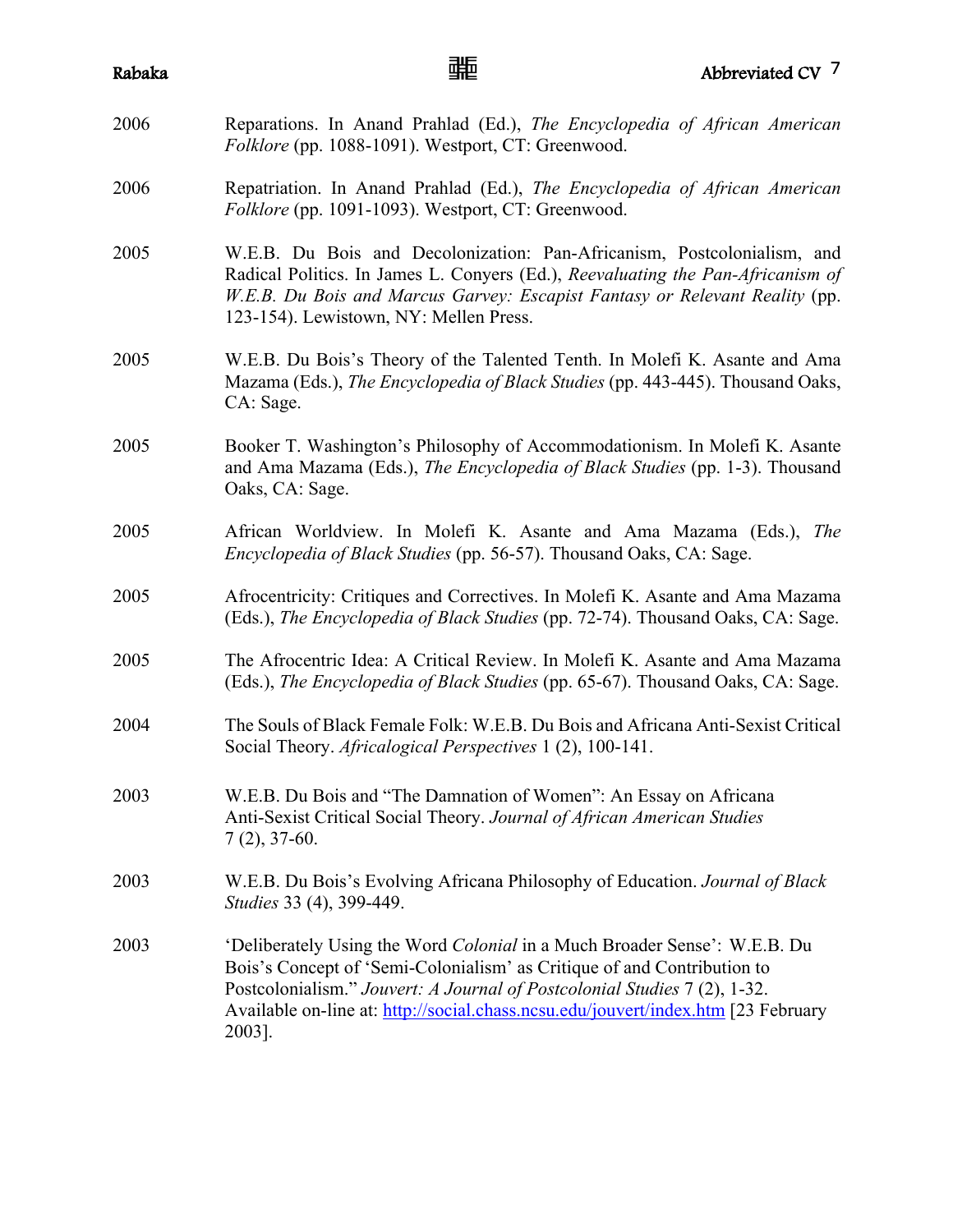| 2003 | W.E.B. Du Bois and/as Africana Critical Theory: Pan-Africanism, Critical<br>Marxism, and Male-Feminism. In James L. Convers (Ed.), Africa and the Academy:<br><i>Essays on Theory and Practice</i> (pp. 67-112). Jefferson, NC: McFarland & Co.                                                                                        |
|------|----------------------------------------------------------------------------------------------------------------------------------------------------------------------------------------------------------------------------------------------------------------------------------------------------------------------------------------|
| 2003 | I Found Myself in His Words: Reflections on the Centennial of W.E.B.<br>Du Bois's The Souls of Black Folk. Newark Reads Du Bois Newsletter.<br>Newark, NJ: Institute on Ethnicity, Culture, and the Modern Experience,<br>Rutgers University-Newark. Available on-line at:<br>http://andromeda.rutgers.edu/~history/DuBois/rabaka.html |
| 2003 | When the World is on the Verge of War, We Must Protest for Peace.                                                                                                                                                                                                                                                                      |

2002 Malcolm X and/as Critical Theory: Philosophy, Radical Politics, and the African American Search for Social Justice. *Journal of Black Studies* 33 (2), 145-165. http://jbs.sagepub.com/cgi/content/abstract/33/2/145

### **Creative Work: Poetry Publications and Spoken-Word Recordings**

*Black Studies Newsletter* 2 (1), 2-3.

| 2013 | "Hip Hop Interlude" (spoken-word by Reiland Rabaka; music by Matthew Treon,<br>Daegi Lee & Jared Marxuach). Timber Journal<br>https://www.colorado.edu/timberjournal/timber-2014 |
|------|----------------------------------------------------------------------------------------------------------------------------------------------------------------------------------|
| 2006 | "Che" The Voice Monthly (March), 5-6.                                                                                                                                            |
| 2006 | "Menchú." The Voice Monthly (March), 6.                                                                                                                                          |
| 2006 | "Zapatistas." The Voice Monthly (March), 7-8.                                                                                                                                    |
| 2005 | "Tender Feet." Center for Studies of Ethnicity and Race in America/CSERA<br>Newsletter (Summer), 19.                                                                             |
| 2005 | "Outrage is Acceptable When Aimed at Ignorance." Black Studies Newsletter 2 (2),<br>4.                                                                                           |
| 2003 | "Echoes of Sorrow & Soft Sweet Laughter." <i>Harambee Notes</i> 3 (1)/3 (2),<br>15.                                                                                              |
| 2002 | Guerilla Wordfare. With Collective Consciousness. Philadelphia: Majah Studios.<br>[A spoken-word compact disc.]                                                                  |
| 2001 | Which Words Have the Cure? With Collective Consciousness.<br>Philadelphia: Majah Studios. [A two-song compact disc single.]                                                      |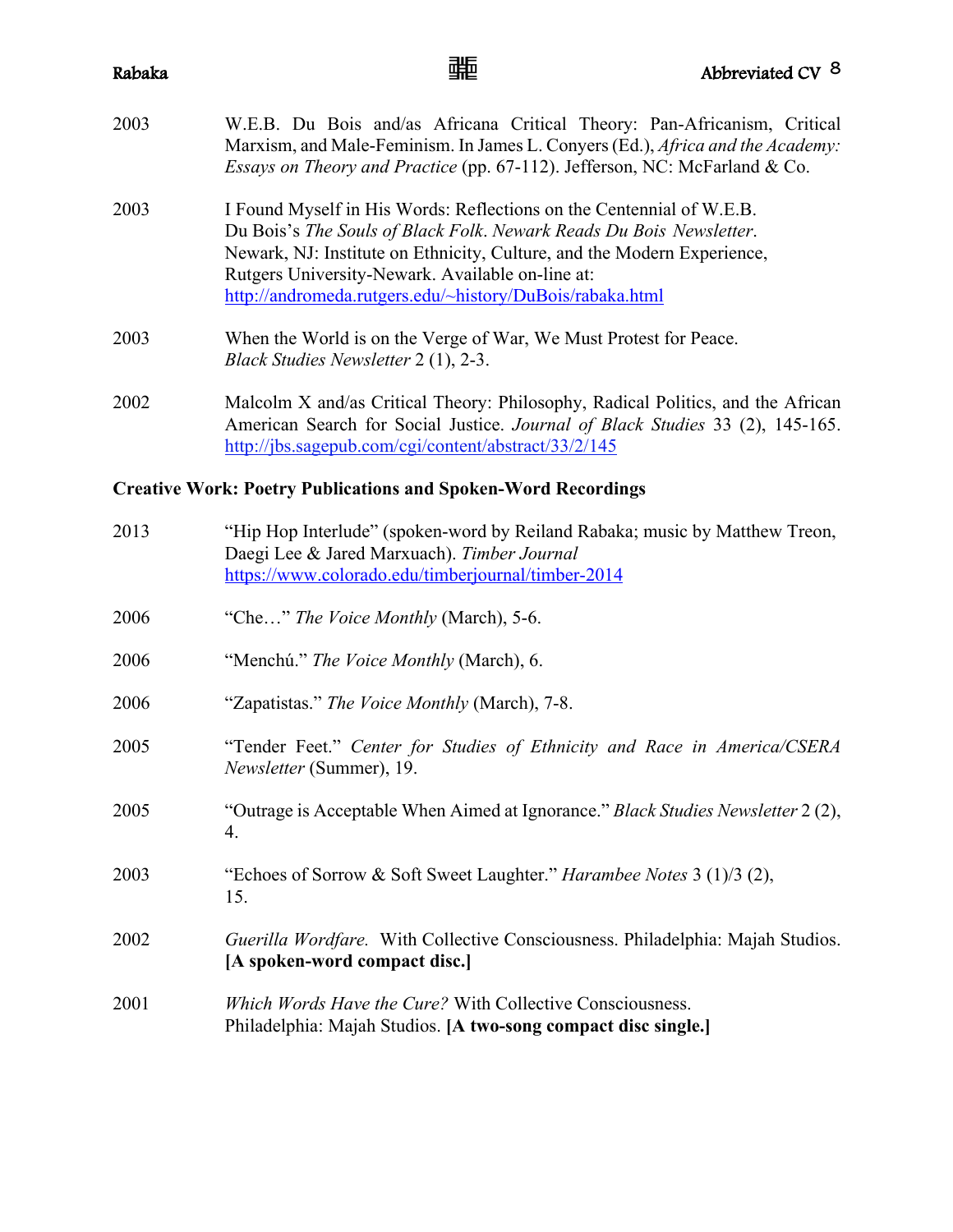| 1999 | A War of Words. With Collective Consciousness. Philadelphia: MARS Records. [A                  |
|------|------------------------------------------------------------------------------------------------|
|      | <b>spoken-word compact disc.</b> ( <i>Special funding for this project was provided by the</i> |
|      | Department of Jazz Studies, College of Music, the University of the Arts.)                     |
|      |                                                                                                |

1997 "The Fate of the Wretched and the Cowardly." *The Talking Drum* 3 (1), 3.

### **Editorial Board Member**

Editorial Board Member, *The Black Scholar* Editorial Board Member, *Journal of Black Studies* Editorial Board Member, *Journal of African American Studies* Editorial Board Member, *Africana Studies Annual Review* Editorial Board Member, *Africalogical Perspectives*

### **Manuscript Reviewer**

Manuscript Reviewer, *The Black Scholar* Manuscript Reviewer, *Journal of Black Studies* Manuscript Reviewer, *Journal of African American Studies* Manuscript Reviewer, *Journal of African American History* Manuscript Reviewer, *Western Journal of Black Studies* Manuscript Reviewer, *African American Review* Manuscript Reviewer, *Du Bois Review: Social Science Research on Race* Manuscript Reviewer, *Souls: A Critical Journal of Black Politics, Culture, and Society* Manuscript Reviewer, *American Quarterly* Manuscript Reviewer, *Journal of American Studies* Manuscript Reviewer, *Ethnic and Racial Studies* Manuscript Reviewer, *Ethnic Studies Review* Manuscript Reviewer, *Decolonization: Indigeneity, Education & Society* Manuscript Reviewer, University of California Press Manuscript Reviewer, University Press of Colorado Manuscript Reviewer, Duke University Press Manuscript Reviewer, Indiana University Press Manuscript Reviewer, Louisiana State University Press Manuscript Reviewer, University of Minnesota Press Manuscript Reviewer, University Press of Mississippi Manuscript Reviewer, New York University Press Manuscript Reviewer, University of North Carolina Press Manuscript Reviewer, Oxford University Press Manuscript Reviewer, Palgrave/Macmillan Publishers Manuscript Reviewer, Rutgers University Press Manuscript Reviewer, Routledge Press Manuscript Reviewer, Rowman & Littlefield Publishers Manuscript Reviewer, State University of New York Press Manuscript Reviewer, Temple University Press Manuscript Reviewer, University of Pennsylvania Press